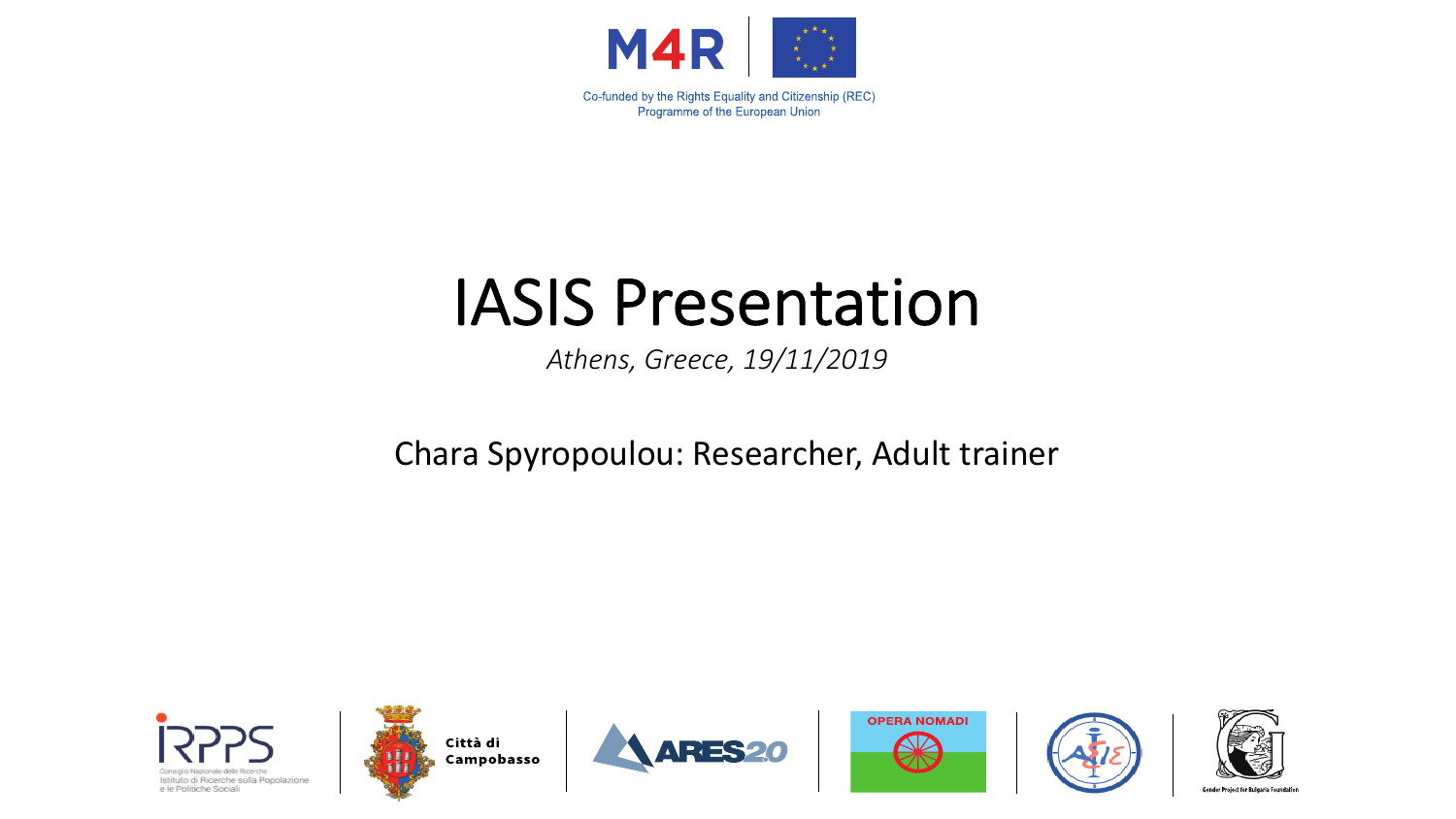

# **Roma people in Greece**

**Integral part of the Greek population**-self identification-not with a minority status.

• Recognised by the State as **one** of the **socially vulnerable groups lacking basic goods and services** for whom the State has adopted and implements mainstreaming and targeted policies of holistic character in all spheres of social GENERAL INFORMATION:

#### **Historical information:**

- Greece was one of the first countries that accepted Roma in their migration journey in Europe.\*
- It is calculated that ROMA installed in Greece at about 13th and 14th century.\*
- Until 1860 they were slaves.\*
- At WWII the ROMA executed with other marginalized groups.\*
- In Greece there are two teams of Roma: These who are transporting all the time because they are street traders and they need to move constantly. The other category include the Roma who are located in isolated areas on the fringes of the towns or in small villages.\*

\*References: [https://en.wikipedia.org/wiki/Romani\\_people\\_in\\_Greece](https://en.wikipedia.org/wiki/Romani_people_in_Greece)

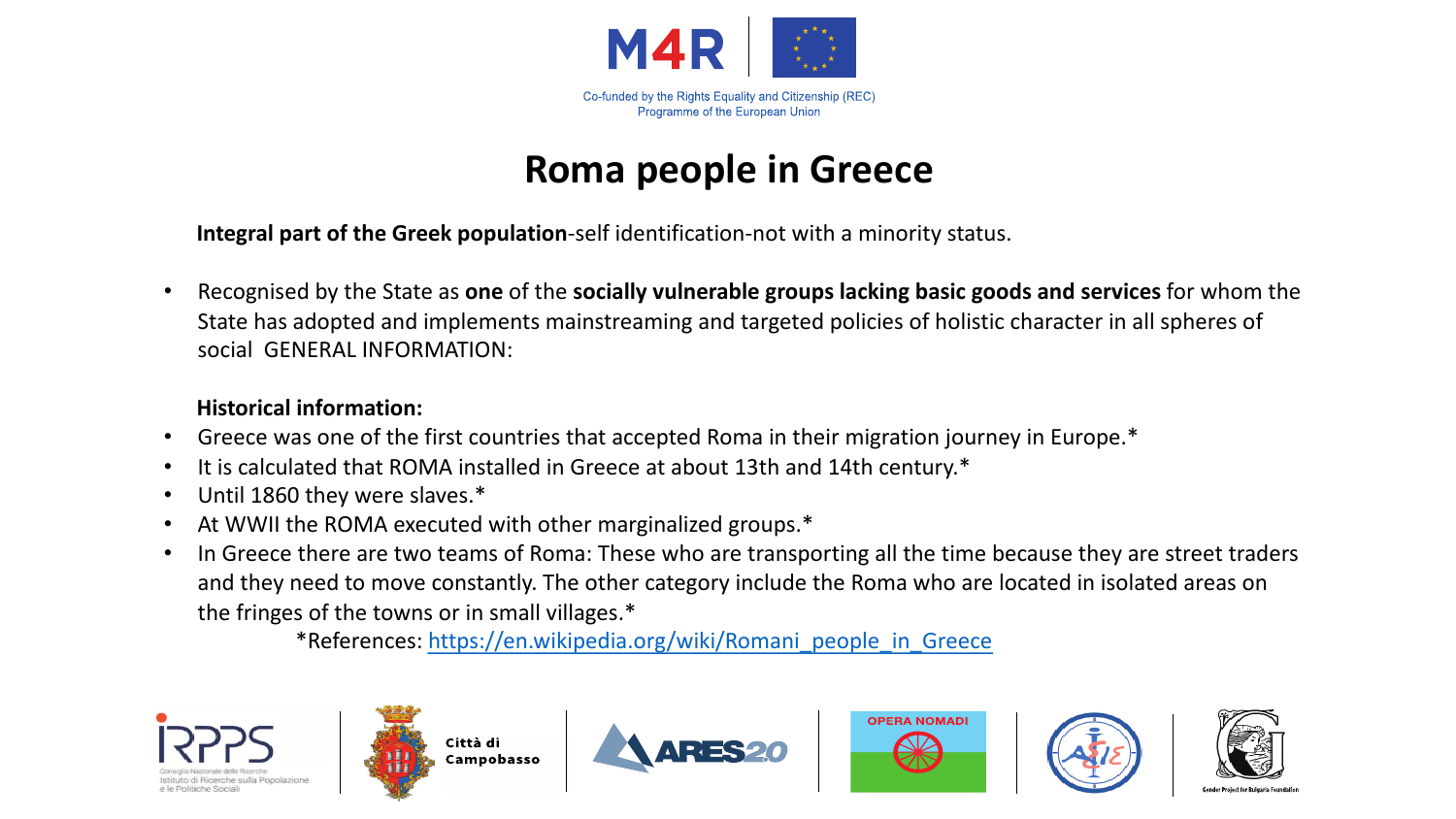

**Current Situation**

Source: FRA, EU-MIDIS II Survey , 2016

### **HOUSING**

- Lack of basic infrastructure
- Substandard housing
- Environmental pollution due to the absence of a rainwater network
- not connected to utility networks
- Hygiene conditions in certain Roma settlements that threaten public health

### **EDUCATION**

-High illiteracy rate and limited participation in the education system.

-96% of Roma aged 18 to 24 years are early leavers from education or training,

-58% never been in formal education/not completed primary education (ISCED 0),

-33% has completed primary education (ISCED 1),

-6% lower secondary education (ISCED 2),

-2% upper secondary, vocational, post secondary, short cycle education (ISCED3 to 5).











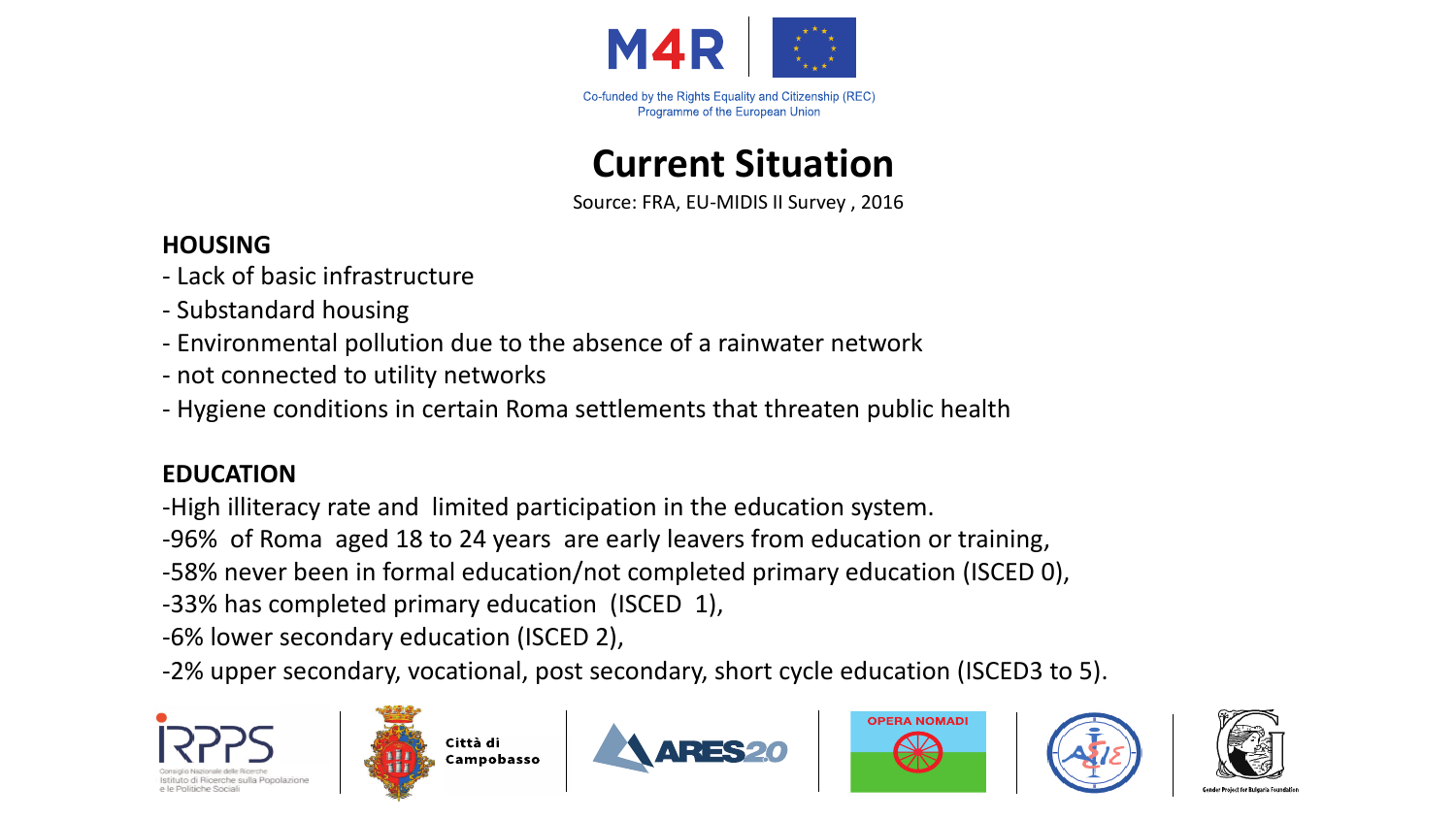

## **Current Situation**

Source: FRA, EU-MIDIS II Survey , 2016

#### **EMPLOYMENT**

- 26% of Roma people are unemployed, 23% work full-time mostly self employed, 20% part-time/occasional work, 1% are students or in training, 25% domestic tasks and care responsibilities, 2% are retired and 3% are not working due to illness or disability
- In paid work 52% (Main current activity is work or have worked in the last 4 weeks earning some money (only working age population, 20-64 years)
- Notable gender differences for those in paid work : 82% are male and 22% female
- High percentage of undeclared work

#### **HEALTH**

- 83% of Roma people stated that their health is "good" or "very good", while 10% replied that their health is "fair" and 7% as "bad or very bad".
- 14% stated longstanding illness or health problem.
- Roma people have access to public healthcare system as all Greek citizens. However, substandard conditions have a rather negative impact on health.
- Disability
- Low life expectancy
- Limited information on prevention











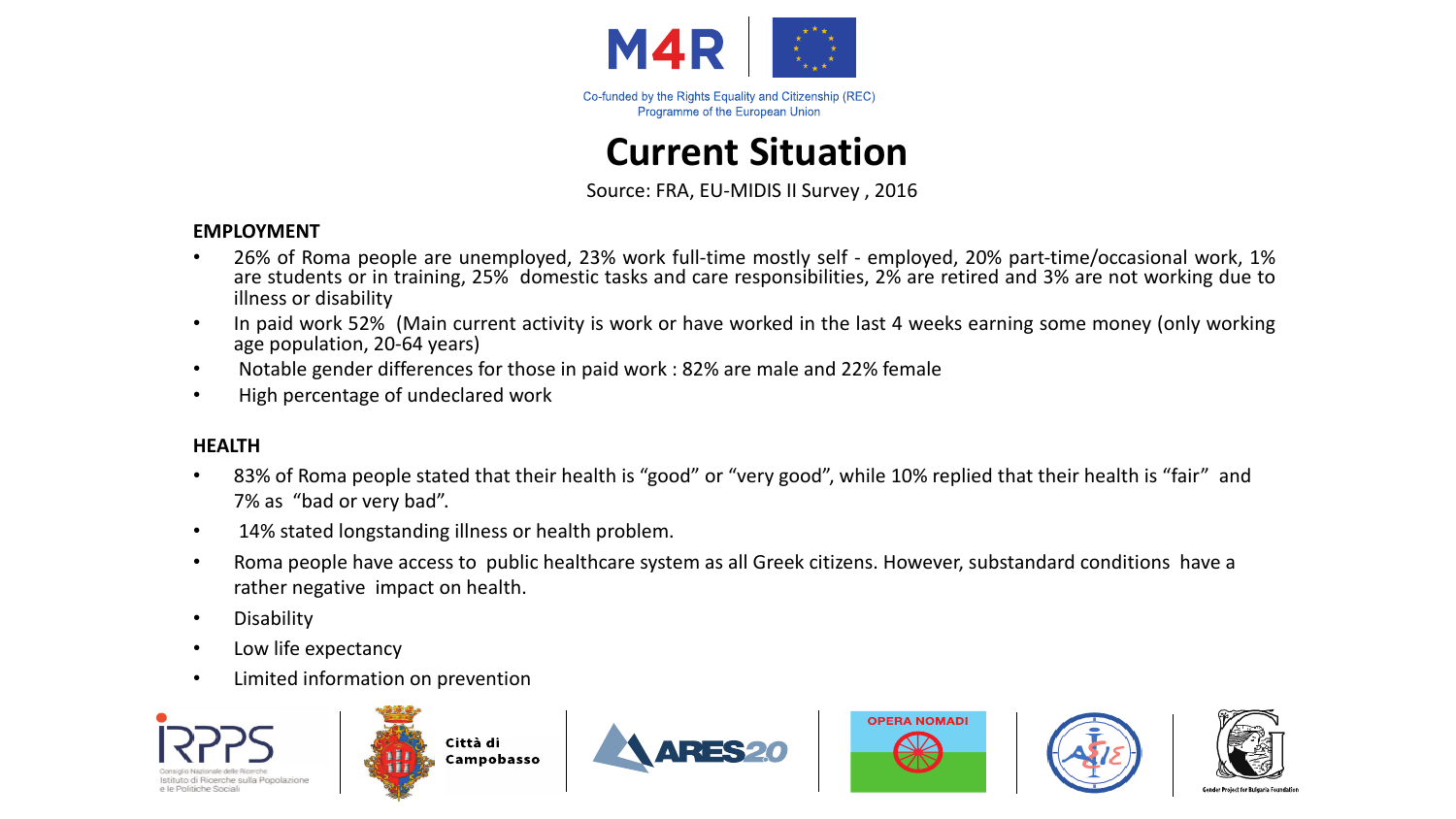

### Mapping and classification

| <b>TYPES</b>                                                                                                                                                                                                                                            | <b>No of SETTLEMETS</b> | <b>POPULATION</b> |
|---------------------------------------------------------------------------------------------------------------------------------------------------------------------------------------------------------------------------------------------------------|-------------------------|-------------------|
| Type 1: "Most degraded areas- Unacceptable<br>living conditions in huts, shelters lacking basic<br><i>infrastructures</i>                                                                                                                               | 76                      | 8.582             |
| Type 2: Mixed camps- houses together with<br>short - term facilities (shelters, tents,<br>containers often used on a permanent basis<br>and partial infrastructure (Water supply,<br>electricity, roads), usually in the vicinity of a<br>built-up area | 159                     | 59.292            |
| Type 3: Neighborhood in permanent use,<br>often in distressed / disadvantaged areas of<br>the urban fabric (mainly houses, usual<br>buildings- apartment flats or detaches houses<br>and some containers)                                               | 119                     | 36.336            |
| <b>TOTAL</b>                                                                                                                                                                                                                                            | 354                     | 104.210           |











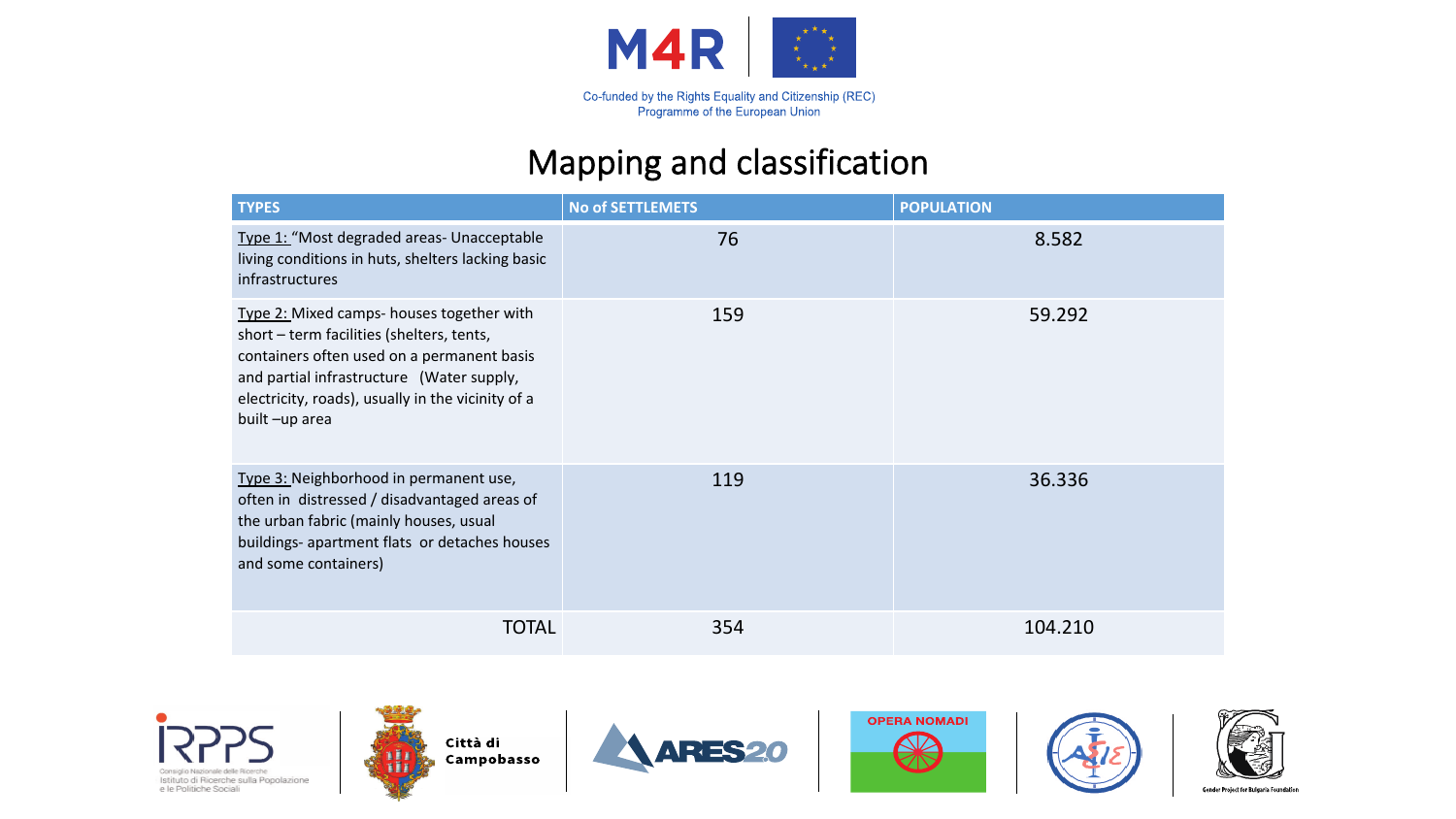

# National Strategy for Roma Social Inclusion 2012-2020

*Specialization of the national strategy in an operational plan* 

Policies and actions grouped around 5 pillars



e le Politiche Sociali

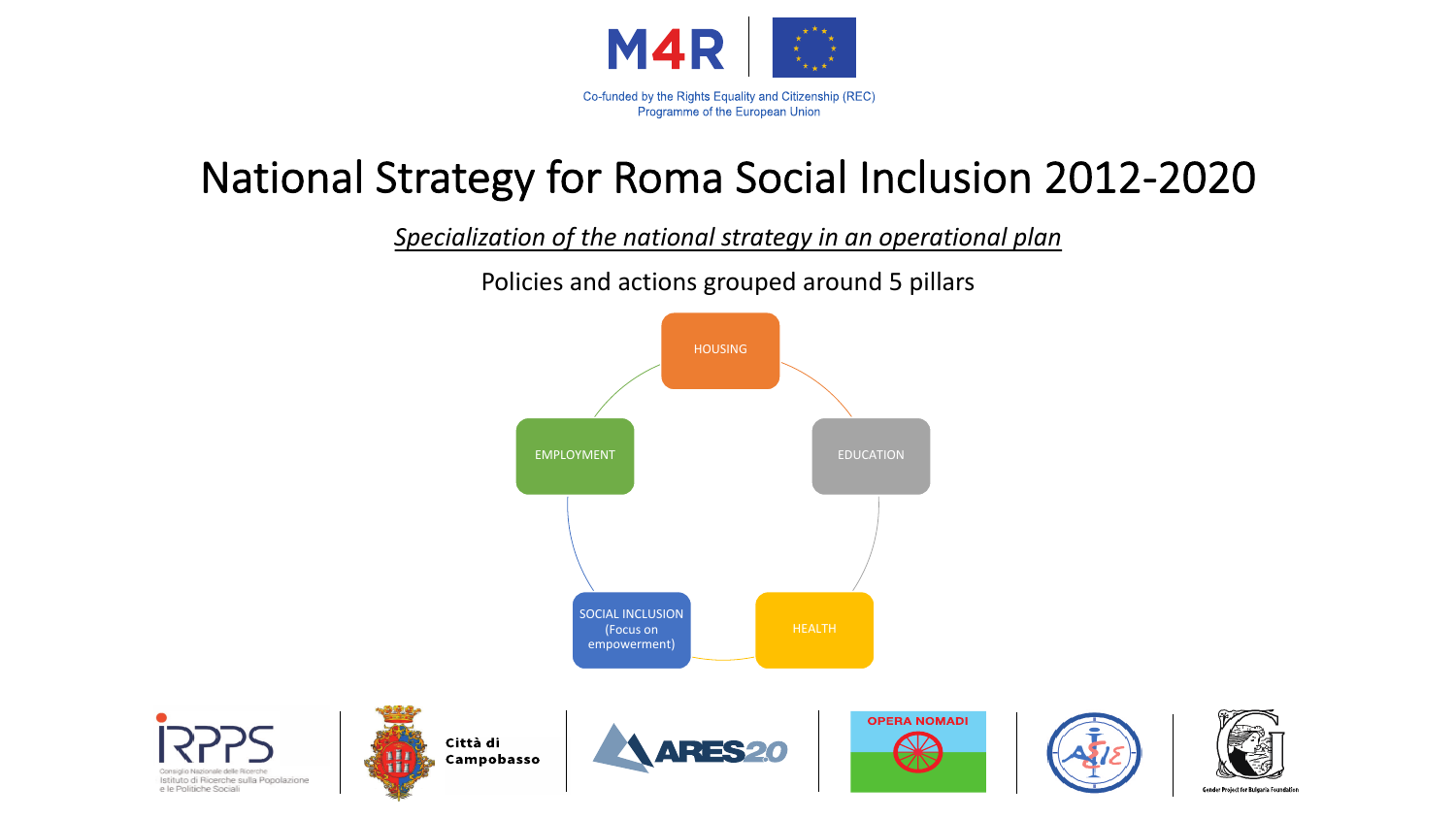

Programme of the European Union

## **National Strategy for Roma Social Inclusion 2012-2020**

| <b>HOUSING</b>    | <b>EDUCATION</b>            | <b>EMPLOYMENT</b>       | <b>HEALTH</b>          | <b>SOCIAL INCLUSION</b><br>(supporting) |
|-------------------|-----------------------------|-------------------------|------------------------|-----------------------------------------|
| -Temporary        | -Mainstreaming              | -Interventions          | -Hygienic Reports      | measures)                               |
| <b>Relocation</b> | policies                    | promoting Roma          | -Personal Hygiene      | -Roma Branches                          |
| -Rent Subsidy     | (school snacks,             | <b>Employment &amp;</b> | Infrastructure (public | -cultural events                        |
| -Infrastructure   | <b>Reception classes</b>    | <b>Entrepreneurship</b> | baths and areas for    | <b>Planning process:</b>                |
| -utility networks | etc.)                       |                         | the cleaning of        | -summer camps                           |
|                   | -Targeted policies for      | -Promoting social       | clothing)              | -workshops for                          |
|                   | Roma                        | economy                 | -Environmental         | children & parents                      |
|                   | (assistance for school      | (mainstream)            | infrastructure         |                                         |
|                   | work and school             |                         |                        |                                         |
|                   | attendance, etc.)           | -legislative measures   |                        |                                         |
|                   | <b>Direct actions in 47</b> | for itinerant trade     |                        |                                         |
|                   | primary schools             |                         |                        |                                         |
|                   | (Social workers at          |                         |                        |                                         |
|                   | schools)                    |                         |                        |                                         |
|                   | Schools)                    |                         |                        |                                         |
|                   |                             |                         |                        |                                         |